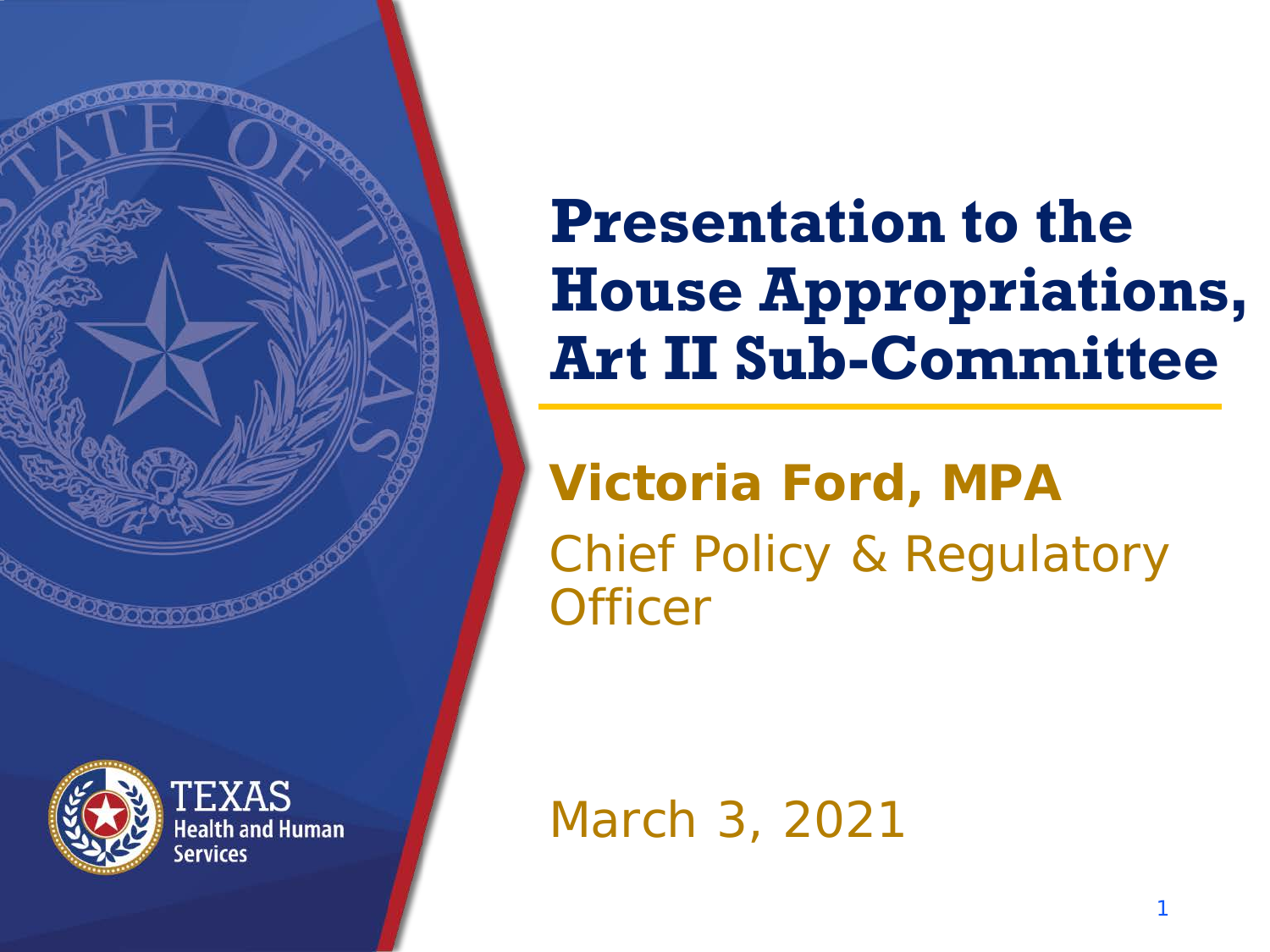

## **HHS Procurement and Contracting Improvement Plan (PCIP)**

- The Health and Human Services Commission (HHSC) entered into a contract with Ernst & Young (EY) on July 16, 2018, beginning a 10 week engagement
- The contract included four phases and corresponding deliverables:
	- o Phase I: Assessment
	- o Phase II: Root Cause Analysis
	- o Phase III: Improvement Plan EY
	- o Phase IV: Post-Implementation Evaluation
- Based on findings in Phases I and II, and the recommended improvements in Phase III, HHSC developed a portfolio of 16 high-impact projects, known as PCIP
- All 16 projects were completed and closed out by October 2, 2020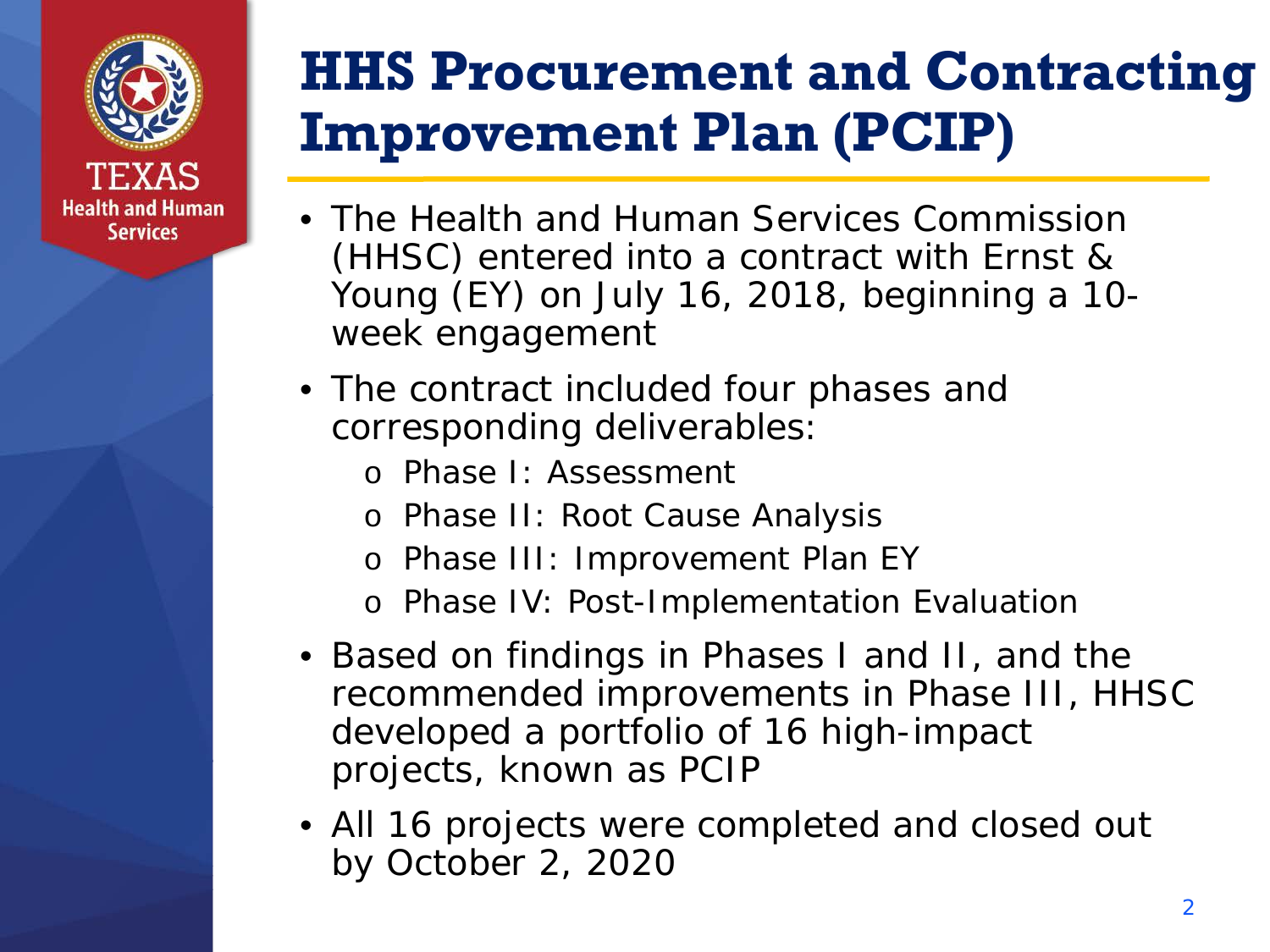

TEXAS **Health and Human Services** 

### **Ernst and Young Phase IV Report**

Evaluation of HHSC Improvements, issued in January 2021

#### **Findings - Strengths:**

- Improvement in communications and collaboration between Procurement and Contracting Services (PCS) and program areas
- Development of "to-be" process mapping

Phase IV Evaluation Report, January 7, 2021

- Robust Procurement and Contract Management Handbook
- Real-time status updates of procurement requisitions in the CAPPS workflow
- Comprehensive training strategy and framework
- Contract Management Support division created in PCS
- Reduced vacancy rate in PCS from 24.3 percent to 4.74 percent

#### **Findings - Recommendations for Further Improvement:**

- Expanding existing performance measures and defining fit-for- purpose key performance indicators and associated remediation plans
- Establishing an institutionalized procurement planning practice
- Improving Historically Underutilized Business (HUB) utilization tracking, accountability procedures and reporting compliance
- Performing a technology capability/functionality assessment to map HHSC's current nĕéds and găps

*"HHSC has undertaken a systemwide cross-agency effort to transform its procurement and contracting functions… Since 2018, HHSC has invested in transformational improvements to address the most pressing issues facing PCS".* Ernst & Young, Texas Health and Human Services Procurement and Contracting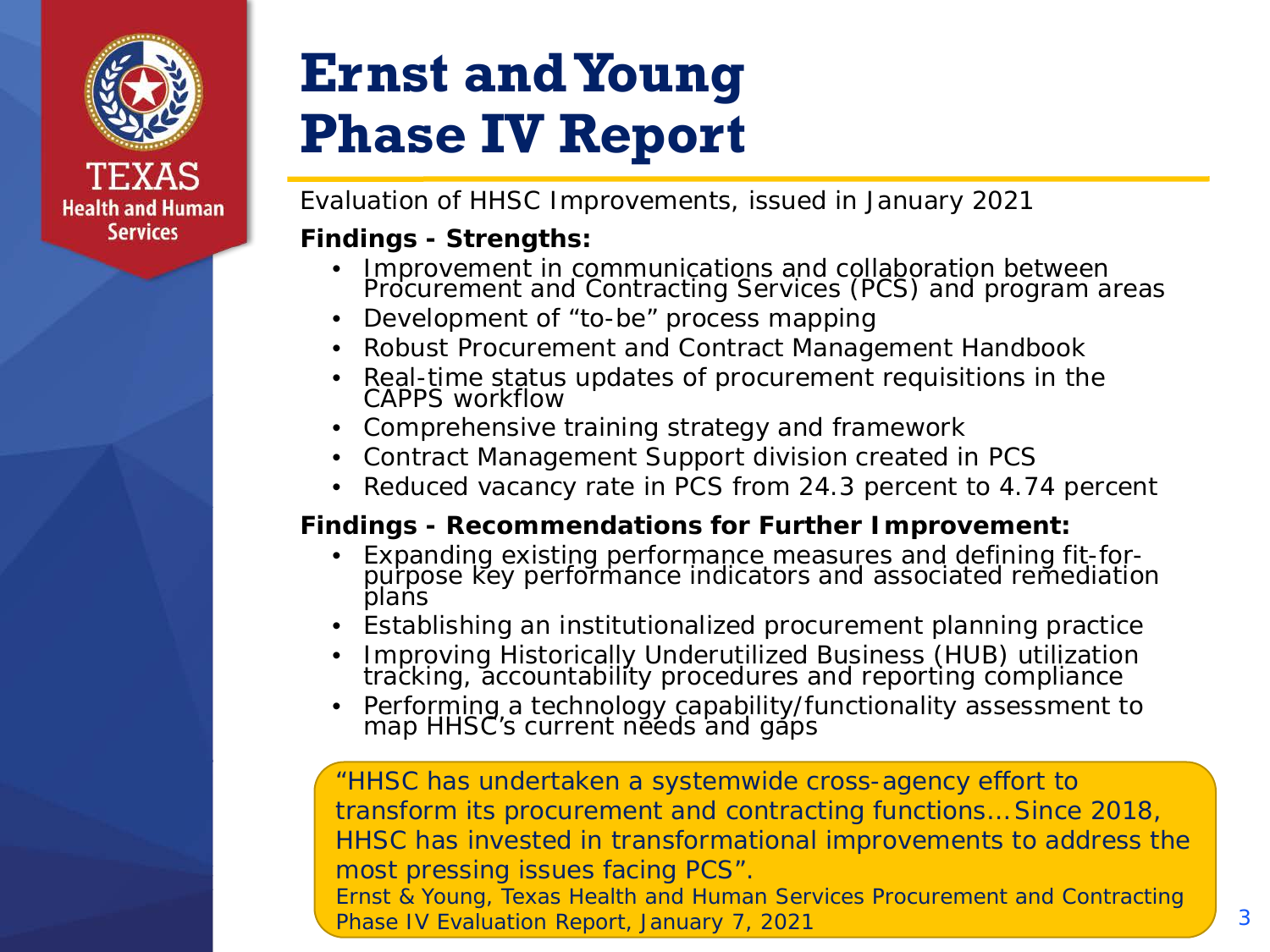

**Health and Human Services** 

# **HHSC Procurement and Contracting Reform – Focus Areas**

### **Accountability, Oversight and Compliance**

- Established the Compliance and Quality Control (CQC) division, under a separate chain of command from PCS to perform quality and compliance reviews on all complex procurements and to play a key role in ensuring the accuracy and integrity of the evaluation process
- Incorporated minimum requirements for management oversight to ensure staff accountability for key contract management functions such as invoice processing, tracking deliverables and ensuring complete contract management files
- Created a Compliance division within the Internal Auditor's office to track audit trends and reduce the frequency of repeat findings and disallowed costs

### **Improving Communications and Transparency**

- Published a guide for vendors called, "How to Do Business with HHSC" to foster more engagement with current vendors, and published the HHSC Vendor Interaction Policy to promote and guide communications between the vendor community and **HHSC staff**
- Published a HUB Toolkit for vendors to assist with state HUB compliance
- Posted a forecast of complex procurements and grants to the HHSC website to make vendors aware of upcoming opportunities to do business with the agency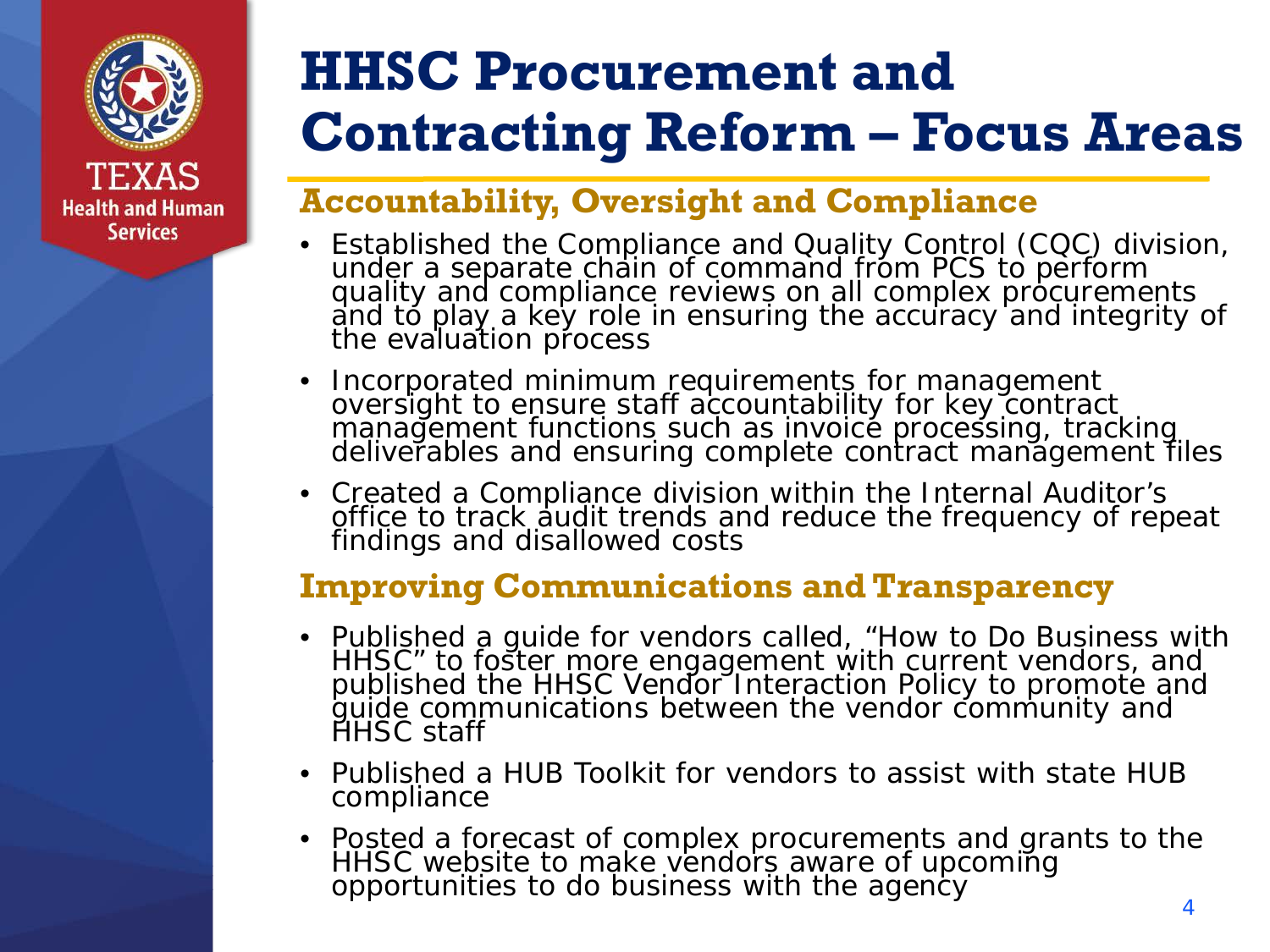

**Services** 

## **HHSC Procurement and Contracting Reform – Focus Areas**

### **Strengthening Procurement and Contracting Workforce**

- Utilizing the Legislature's investment of 32 additional FTEs appropriated in the 86<sup>th</sup> Legislative Session, PCS recruited highly qualified staff and leadership
- As a result, PCS has decreased its vacancy rate from 24.3 percent to 4.74 percent and reduced the average supervisor to purchaser ratio from 1:18 to 1:10
- Established a Contract Management Support unit within PCS to develop standard tools, issue guidance and policies, and provide technical assistance to HHSC contract managers
- Established specialized teams of purchasers in PCS to focus on grants, construction, and complex information technology procurements

### **Strategic and Long-Term Planning**

- Published the Procurement Action Lead Time Schedule that informs program staff of the timelines, steps, and responsible parties associated with each procurement type
- Published a revised operating model and a three-year strategic plan for the HHSC procurement and contracting system
- Enacted the Procurement Forecast and Action Plan Policy, requiring all divisions and agencies that utilize PCS procurement services to forecast procurements for a fiveyear period and to plan for procurements needing initiation in two years to ensure timely contract execution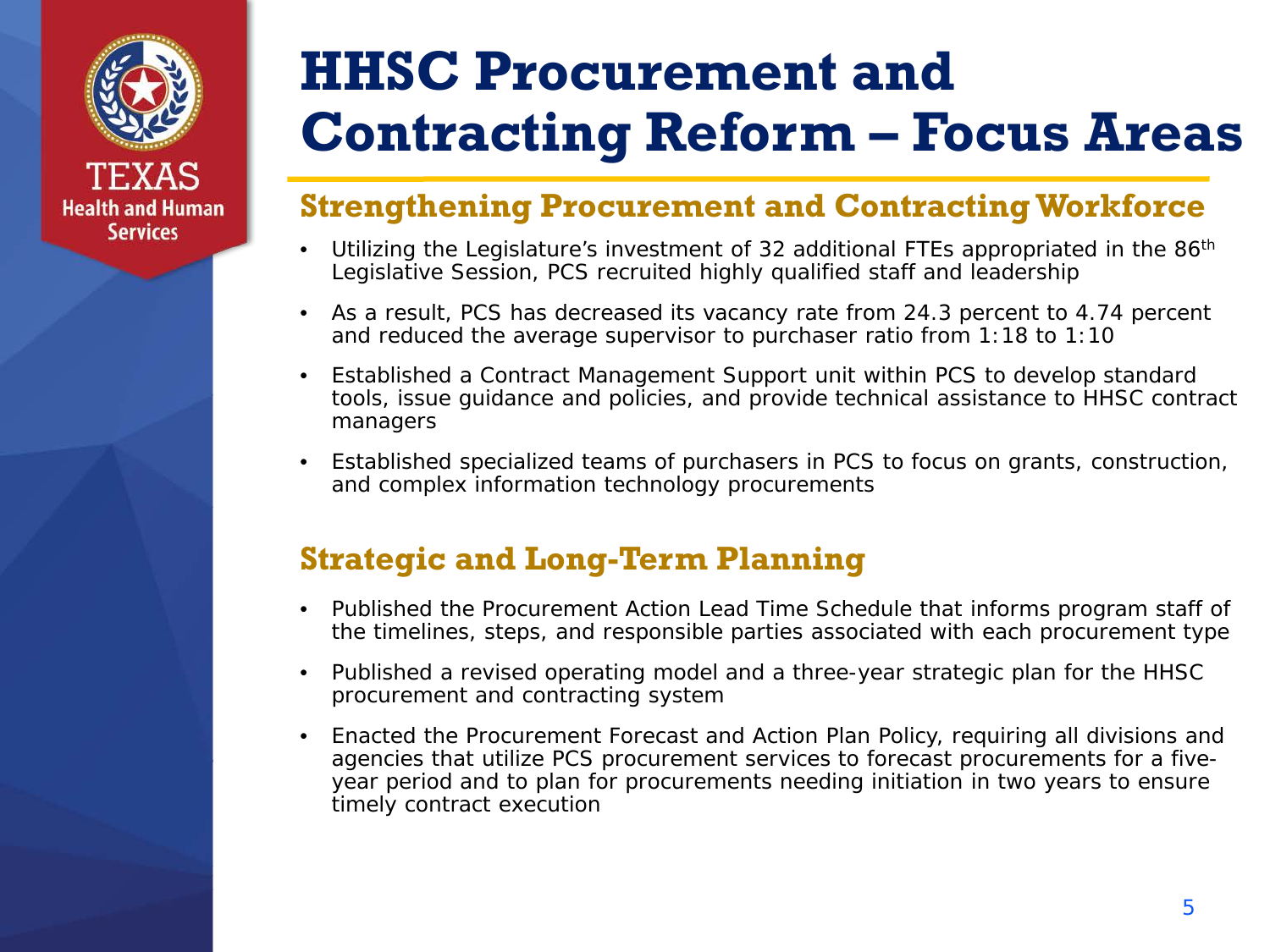

## **HHSC Procurement and Contracting Reform – Focus Areas**

### **Effective Policies, Procedures and Processes**

- Developed or updated all relevant checklists, forms, and templates to ensure legal compliance and best practices for all types of procurements
- Published updated standard operating procedures for complex solicitations to ensure compliance with statutes and provide clear guidance to PCS and program staff
- Created a comprehensive matrix showing, for all key steps in the procurement and contracting process, the level of responsibility and accountability for all parties, including PCS, CQC, Legal, Budget, and program contract management
- Published the comprehensive and user-friendly HHS Procurement and Contract Management Handbook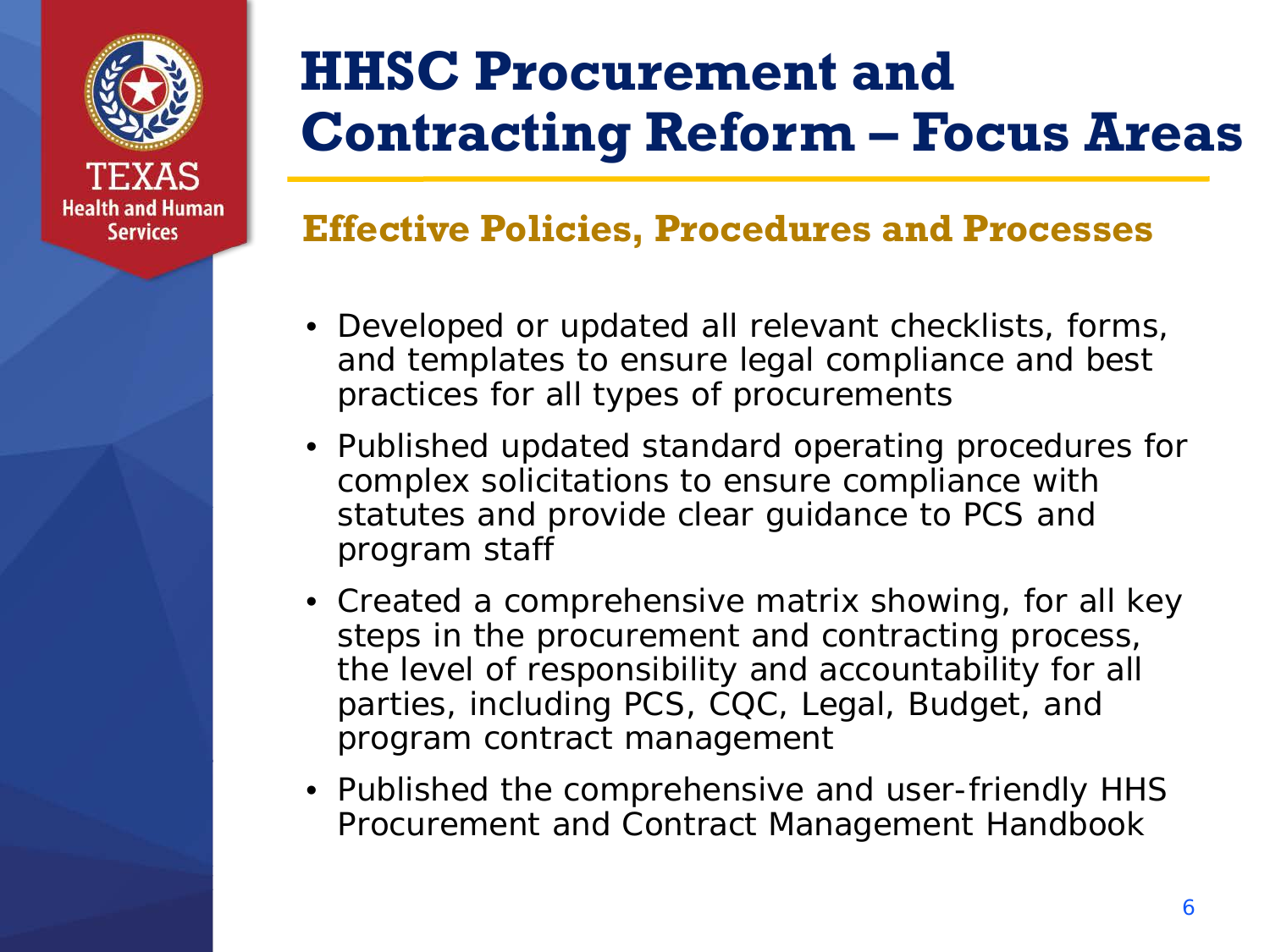

TEXAS **Health and Human Services** 

### **Current and Future Improvement Efforts**

**HHSC embraces a continuous improvement approach to procurement and contracting, and will continue to seek additional opportunities to improve compliance, efficiency, and quality - below are some key activities currently planned for 2021**

- Enhance automation of the Invoice Tracking System to improve efficiency and accuracy of vendor payments
- Develop and launch HUB training for contract managers and enhance HUB vendor outreach and education
- Establish a data reporting tool to better capture recurring issues identified by CQC during their review of complex solicitations
- Launch a requisition entry training and establish a Requisition Resource Center to provide tools and training to improve the accuracy of requisitions for purchases
- Launch a mandatory, comprehensive agency-wide procurement and contract management training to be complete every two years
- Establish a comprehensive system-wide contract file checklist policy to ensure consistent and complete contract management files in accordance with statutory requirements
- Launch additional improvements to CAPPS Financials to allow for better tracking of purchase orders and contracts
- Enhance automation in System of Contract Operation and Reporting (SCOR) to reduce staff time spent on manual processes
- Create tool box to include helpful resources for management of contracts in accordance with established requirements including detailed information on vendor compliance checks, flow charts on key contract processes, frequently asked  $\qquad \qquad \frac{}{7}$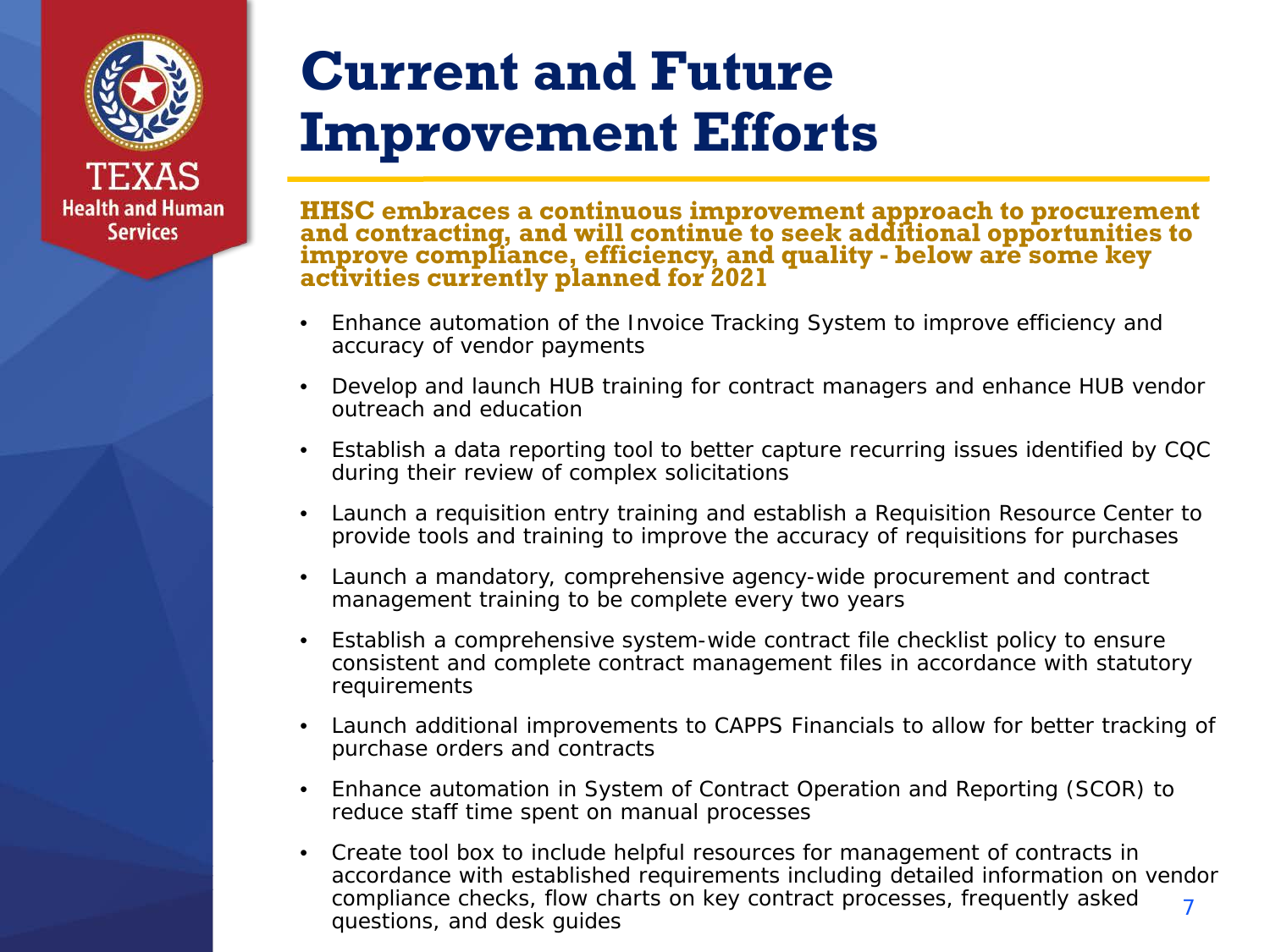

**Health and Human Services** 

# **SAO Audit Report**

**An Audit Report on Selected Contracting Functions at the Health and Human Services Commission, issued January 2021**

#### **Significant Findings and Commission Actions:**

- HHSC did not consistently perform certain required planning, procurement and vendor selection functions
	- $\checkmark$  Procedures are in place that include management review to ensure that minimum qualifications are screened, vendor checks are completed, and vendors are properly selected
	- $\checkmark$  PCS published the Procurement Action Lead Time Schedule in November 2019 to account for proper planning and time to complete all applicable procurement processes
- HHSC consistently reported contract information to the Legislative Budget Board (LBB); however, it should improve the accuracy and timeliness of its reporting
	- $\checkmark$  SCOR team continues to enhance its quality assurance process to help verify the accuracy and completeness of data in SCOR
	- $\checkmark$  SCOR team is running weekly checks and notifying contract managers when documents are not uploaded on schedule, which is what is needed to upload to the LBB timely
- HHSC did not consistently obtain required certifications and disclosures
	- $\checkmark$  All solicitation reviewers and attorneys are now included in the nepotism disclosure form process